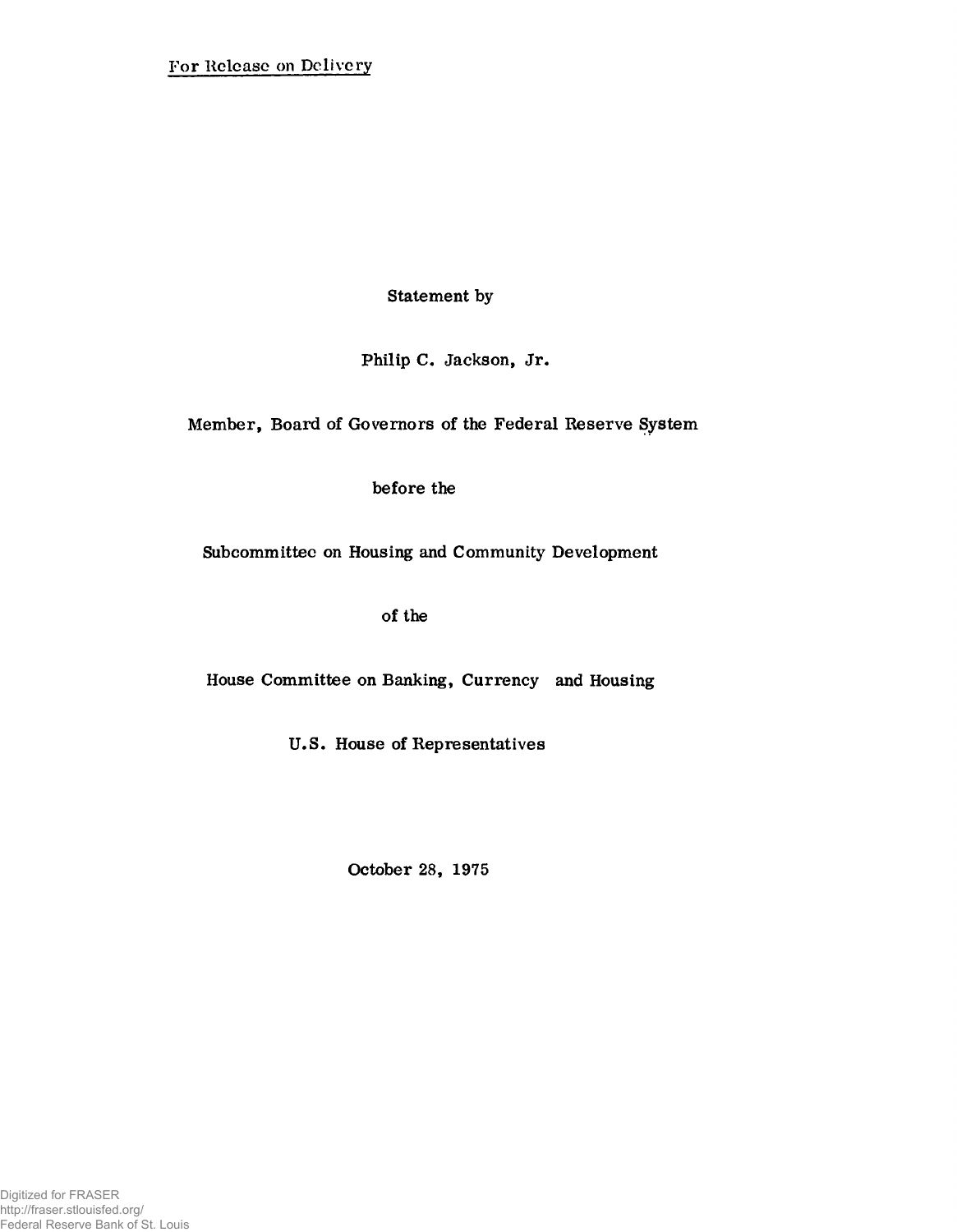**Thank you, Mr. Chairman, for the opportunity to present the views of the Board of Governors of the Federal Reserve System on proposals to amend the Real Estate Settlement Procedures Act of 1975. The Board has interest in this legislation as an agency with responsibilities over creditors and to consumers, as an organization with concerns for monetary conditions in the nation, and, finally, as a regulator under the Truth in Lending aspects of the real estate settlement procedures required under the Act. It is this final matter the Truth in Lending aspects of real estate settlement procedures—on which I would like to concentrate during this testimony.**

**The RESPA Act has been in effect only a very short time. The Board does not know if the reports of lenders claiming substantial increases in administrative costs under the required procedures are correct. Isor do we have any factual evidence whether or not RESPA has reduced closing costs to consumers, or whether it is likely to do so in the future.**

**Implementation of RESPA required coordination between the Department of Housing and Urban Development and the Board of Governors to assure that the basic requirements of the Truth in Lending Act administered**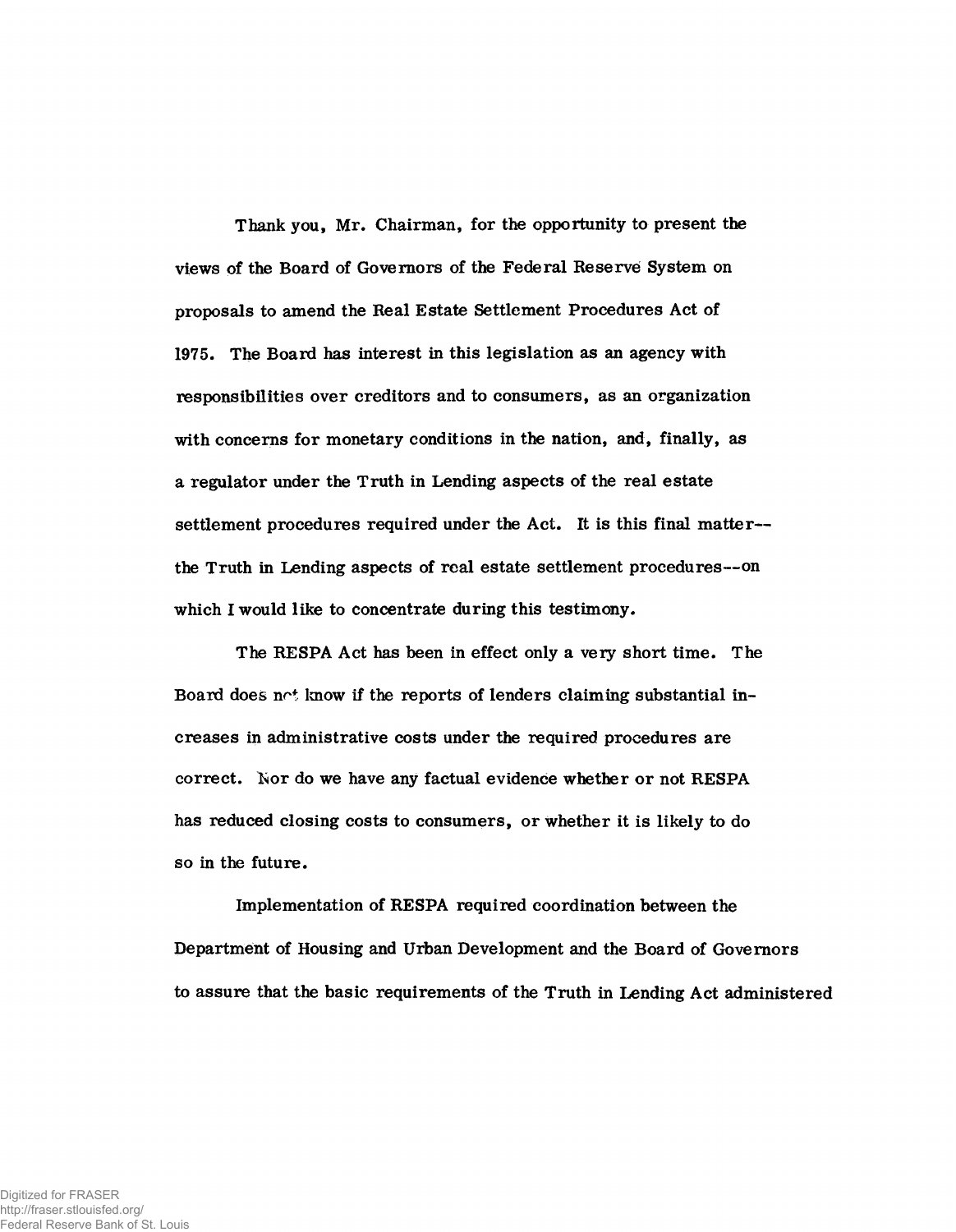**under Board supervision would be incorporated into RESPA procedures. The Board and HUD have done so. During the course of this coordination and the early stages of the Act's implementation, the Board has become aware of several instances of needless complexity and procedural problems with the Act.**

**First, as the Committee knows, all consumer credit grantors, including those in the mortgage market, have operated under Truth in Lending procedures for the past six years. Creditors have developed forms which are in almost universal operation to meet the requirements of that Act, and to fit the needs of each lender-borrower transaction. RESPA mandated that existing forms on real estate credit transactions bo replaced by standard forms. Because of the complexity and variety of real property transactions, it was extremely difficult to develop a standard RESPA form which was easily applicable to all transactions. Standardization required lenders to change procedures and adapt to the new required forms. It required industry personnel to be retrained in new Truth in Lending procedures. Lenders report that this change has proved costly, without better disclosures on the cost of credit to consumers as a result of the change. Therefore, the Board would recommend that creditors be permitted to use, for such Truth in Lending disclosures, any form meeting the requirements of the Truth in Lending statute, or at the creditor's option, the present uniform disclosure statement contained in RE SPA forms.**

Digitized for FRASER http://fraser.stlouisfed.org/ Federal Reserve Bank of St. Louis - **2**-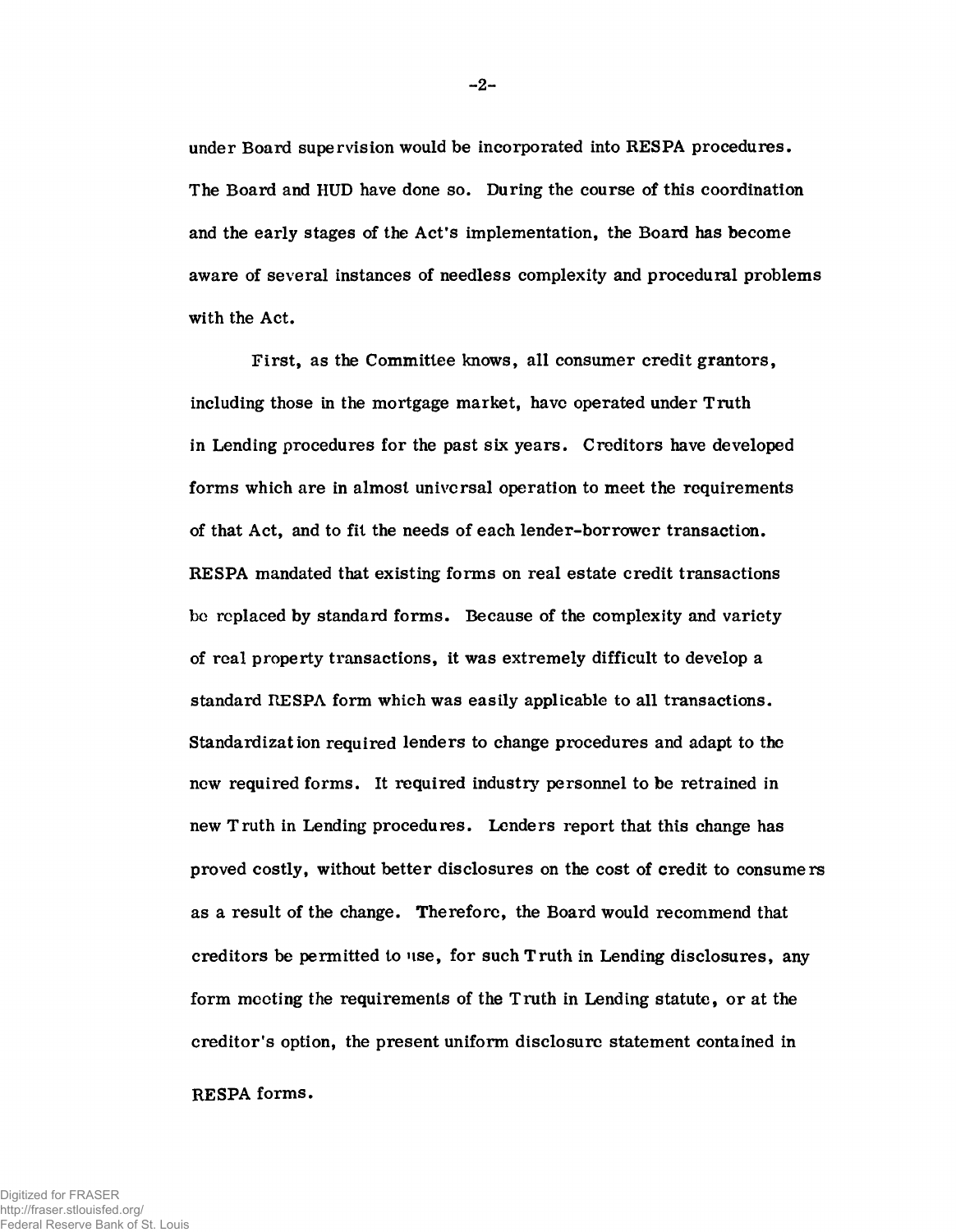**Second, the Board has long supported requirements that a prospective borrower be given proper information in advance on which he can make decisions on his credit and closing costs—especially on such a major undertaking as the purchase of real estate. RESPA requires that Truth in Lending be disclosed twice: once in advance of settlement and again on the day of settlement. The Board recommends to the Congress that it amend the Real Estate Settlement Procedures Act to require that the Truth in Lending disclosures be furnished only to the borrower one time, in advance of the date of settlement, and not require that they be duplicated at the time of closing. Truth in Lending disclosures received on the day of settlement are too late to serve any shopping function. The Board believes that these minor changes will not adversely affect consumers but will reduce the amount of effort necessary to give consumers adequate disclosure as to the facts concerning their credit transaction, while avoiding unnecessary duplication. Moreover, such disclosures need not be made to the seller, in the Board's opinion.**

**Finally, the Board urges the Congress to repeal entirely the provisions of Section 409 of P. L. 93-495 which amended the Truth in Lending Act to require advance disclosure of closing costs. The Committee** will recall that this Act was passed October 28, 1974, prior to the en**actment of the Real Estate Settlement Procedures Act. We feel that the**

- **3**-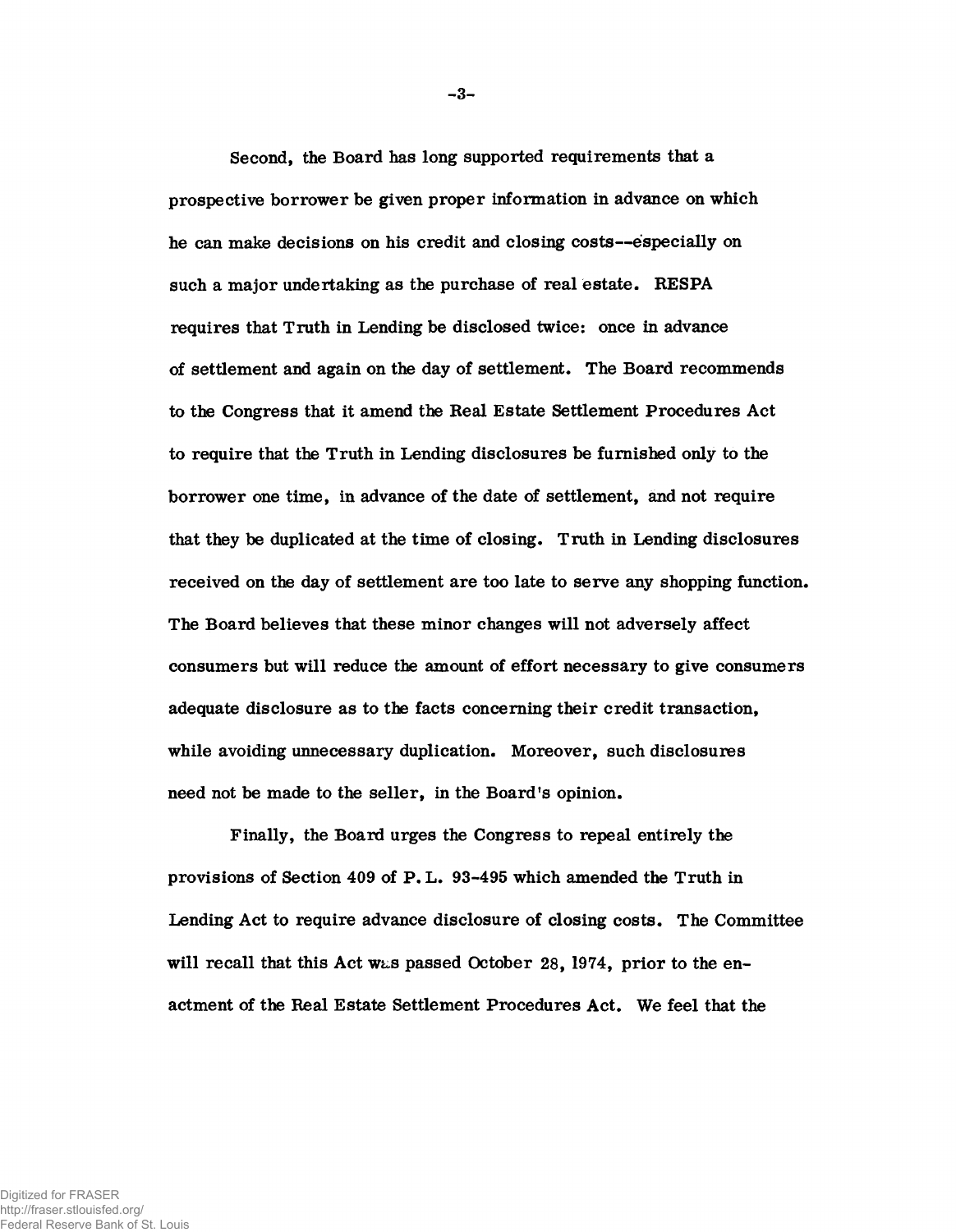**provisions of the Real Estate Settlement Procedures Act supplanted the need for Section 409 disclosure and therefore, Section 409 is no longer necessary.**

**While there are some transactions which are not covered by the Real Estate Settlement Procedures Act to which Section 409 disclosure of closing costs would be applicable, such as some home improvement transactions, there is real doubt of the value of advance disclosure of closing costs in such situations for several reasons. First, closing costs are usually not a material factor in total consumer costs in such transactions. Second, these transactions are usually subject to the 3 day right of rescission under Truth in Lending because they are secured by real estate which is the primary residence of the borrower. Consequently, if the consumer does not like the credit deal proposed, he can cancel it. Finally, the time framework within which such transactions take place is usually so short that disclosure delays may be detrimental to the consumer's interest.**

**The Board is currently in the process of implementation of Section 409, having waited until final RESPA procedures were completed in order to avoid public confusion between the two disclosure requirements.**

**In a broader context, the Board has earlier expressed concern that legislation purporting to assist consumers may actually harm**

- **4**-